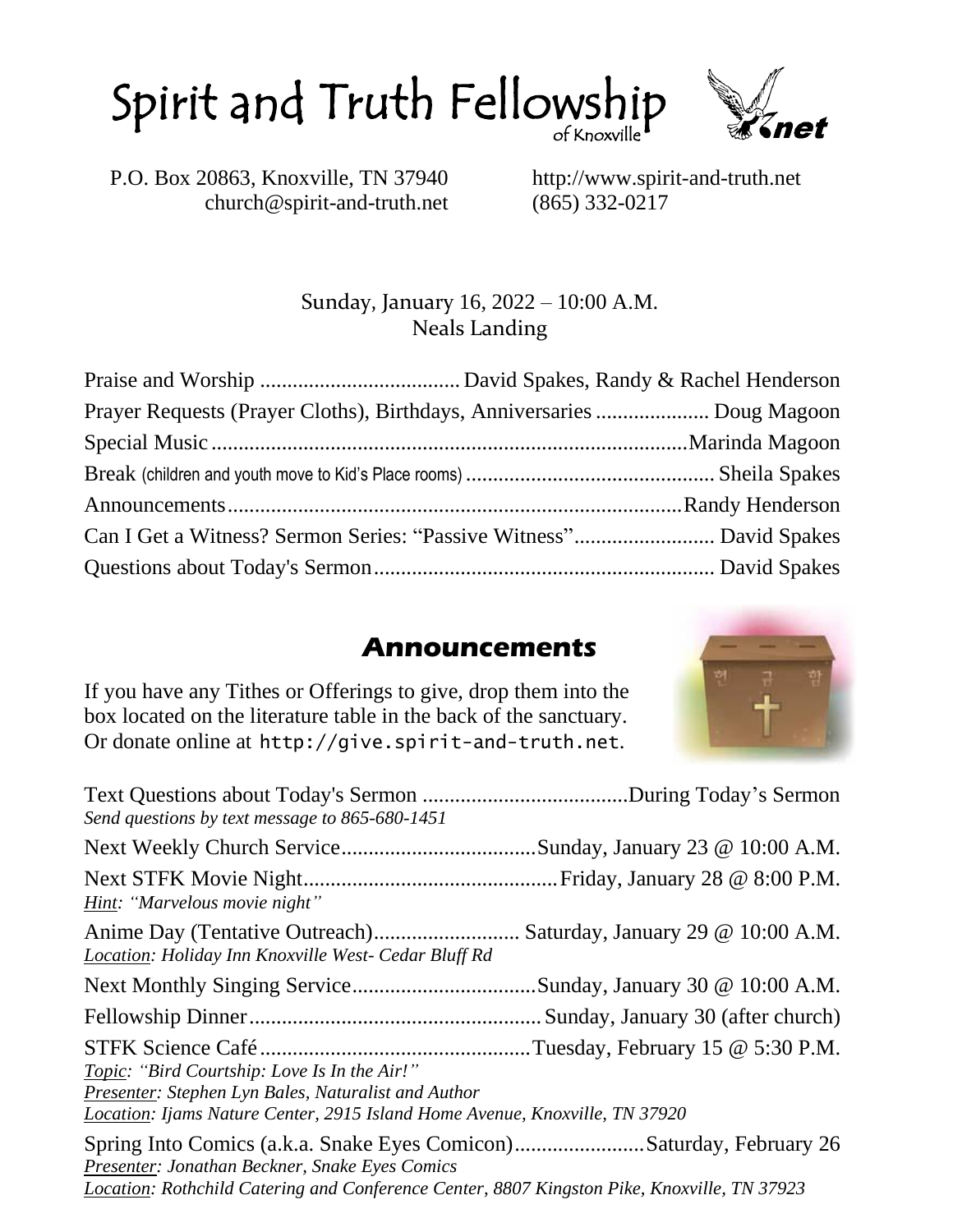

## **Praise Reports**

Two new members since Christmas – Tess Miller (Dec 26) and Joey LaGuardia (Jan 9)

Doug – made it through the week! (Jan 2-9)

Ruby and Marinda – praising God for taking care of them

Emmett – was going through a rough time and needed encouragement from God, he wanted to go home (to heaven) but his home in heaven isn't finished yet

Pastor – back feeling better, getting around better

Brian Smith (Pastor of FHMCC) and a new Christian brother this week – he chooses sermon titles with the names of secular bands and songs, people who search the Internet for music find his sermons, one such person heard the Gospel and was saved

## **Prayer Requests**

Megan and her dad – unspoken (submitted by Rachel) Chuck (Doug's brother) – keep praying for his situation Howell family – moving, kids will be in a new school having to make new friends Dalton Family – Barney Dalton (Emmett's best friend and hunting buddy) passed away Gentry family (friends of Pastor's friend Jill) – the dad Jason needs a miracle (healing and completely recovery) following brain surgery to remove a tumor, also pray for his wife Jennifer and their two children Howell family – moving, kids will be in a new school having to make new friends Rachel – applied for a higher-paying job at her current company Colleen Brackin (friend of Pastor and Sheila) – her Mom passed away on Tuesday Karen Hull (friend of Pastor and Sheila) – her Dad passed away on Saturday

James and Dawn Bullard (FHMCC) – both axles broke on their BBQ trailer

Chuck Baugher (Bible Fellowship) – back in the hospital with blood clots

## **Church T-Shirts**



We have made arrangements with a local company in Seymour to make our shirts and sell them through their online store. When you buy a T-shirt, you are dealing directly with that local company. The church is not involved with the sale, and we do not receive any portion of the proceeds. This allows you to buy our gear at the lowest possible cost and have it shipped to your home or made ready for in-person pick-up. To find the store, point your browser to: **http://gear.spirit-and-truth.net**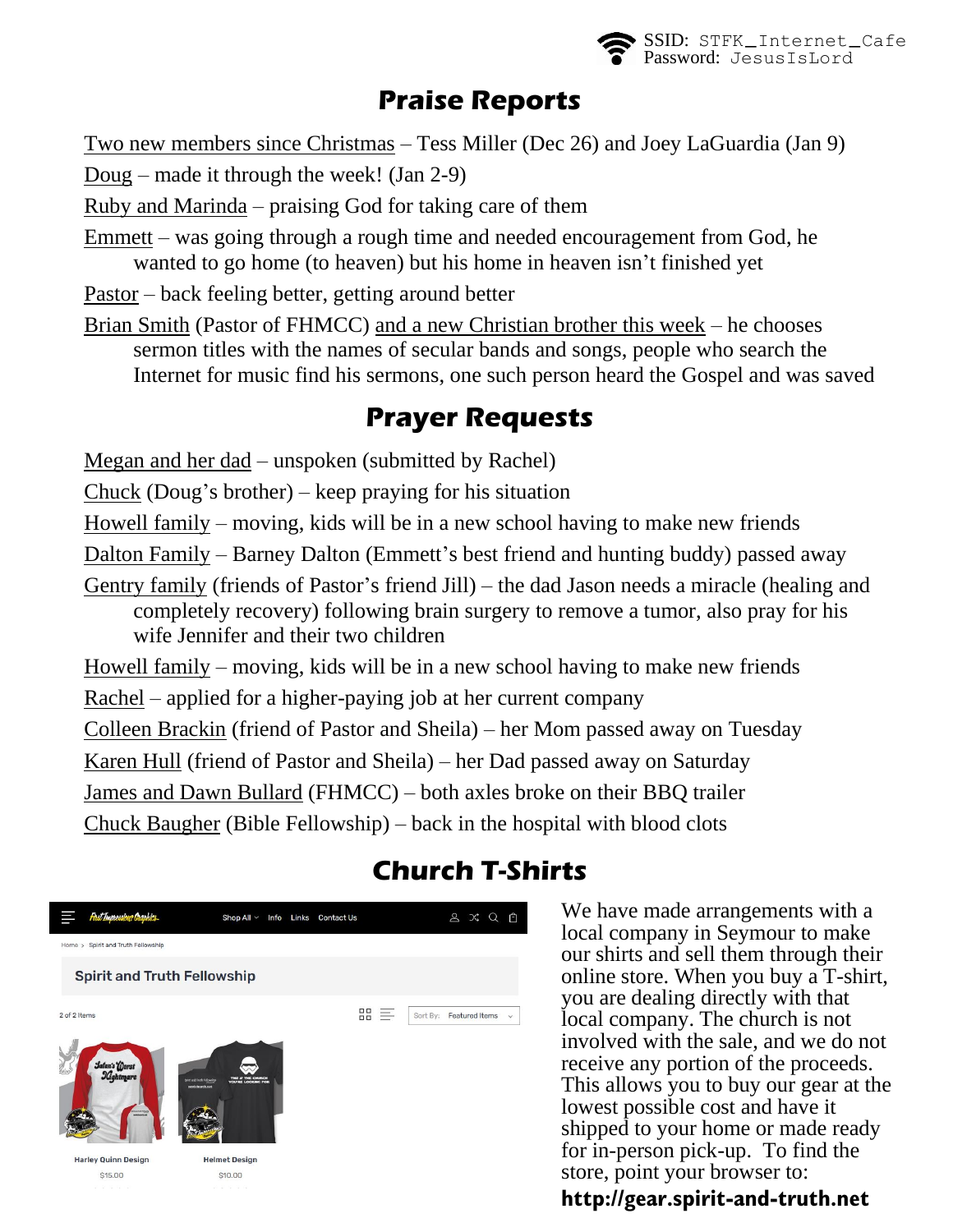## **Can I Get a Witness? Sermon Series: "Passive Witness"**

You Are Being Watched

**Matthew 9:10-11 Matthew 12:1-2 2 Corinthians 3:1-3 John 15:18,20-21**

- 1. People are watching everything you say and do. Your life is like an open book, or a letter that  $\qquad \qquad$  has written for others to read.
- 2. People will do wrong to you to provoke you and see how you **.**

## Let Them See Something Good

- **1 Peter 3:8-16 John 13:34-35 Matthew 5:13-16**
- 3. Don't pay back deeds and words with more of the same.
- 4. When they see good coming from you, it will make them feel .
- 5. The greatest testament that you are Christian is how you treat other (particularly those who do not believe exactly the same way you do).

# **Matthew 9:10-11 (GNT)**

<sup>10</sup> While Jesus was having a meal in Matthew's house, many tax collectors and other outcasts came and joined Jesus and his disciples at the table. <sup>11</sup> Some Pharisees saw this and asked his disciples, "Why does your teacher eat with such people?"

# **Matthew 12:1-2 (NLT)**

 $1$ ... Jesus was walking through some grainfields on the Sabbath. His disciples were hungry, so they began breaking off some heads of grain and eating them.  $2$  But some Pharisees saw them do it and protested, "Look, your disciples are breaking the law by harvesting grain on the Sabbath."

# **2 Corinthians 3:1-3 (MSG)**

 $1-3$  Does it sound like we're patting ourselves on the back, insisting on our credentials, asserting our authority? Well, we're not. Neither do we need letters of endorsement, either to you or from you. You yourselves are all the endorsement we need. Your very lives are a letter that anyone can read by just looking at you. Christ himself wrote it—not with ink, but with God's living Spirit; not chiseled into stone, but carved into human lives—and we publish it.

# **John 15:18,20-21 (NCV)**

<sup>18</sup> "If the world hates you, remember that it hated me first.

<sup>20</sup> Remember what I told you: A servant is not greater than his master. If people did wrong to me, they will do wrong to you, too.  $\ldots$  <sup>21</sup> They will do all this to you on account of me, because they do not know the One who sent me.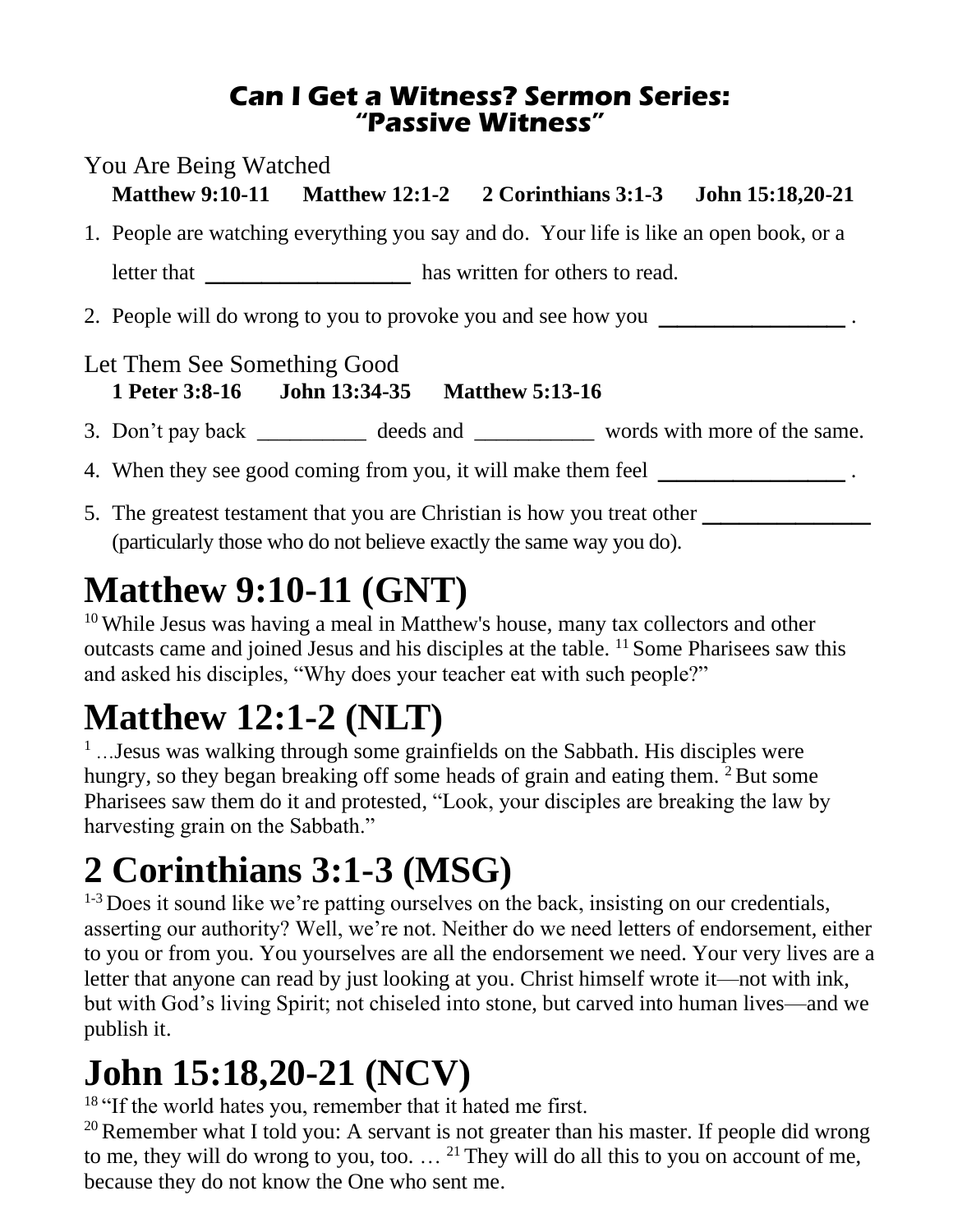# **1 Peter 3:8-16 (NIRV)**

<sup>8</sup> Finally, I want all of you to agree with one another. Be understanding. Love one another. Be kind and tender. Be humble. <sup>9</sup> Don't pay back evil with evil. Don't pay back unkind words with unkind words. Instead, pay back evil with kind words. This is what you have been chosen to do. You will receive a blessing by doing this. <sup>10</sup> Scripture says,

"Suppose someone wants to love life

and see good days.

Then they must keep their tongues from speaking evil.

They must keep their lips from telling lies.

 $11$  They must turn away from evil and do good.

They must look for peace and go after it.

<sup>12</sup> The Lord's eyes look on godly people, and he blesses them.

His ears are open to their prayers.

But the Lord doesn't bless those who do evil." (Psalm 34:12–16)

 $13$  Who is going to hurt you if you really want to do good?  $14$  But suppose you do suffer for doing what is right. Even then you will be blessed. Scripture says, "Don't fear what others say they will do to hurt you. Don't be afraid." (Isaiah  $8:12$ ) <sup>15</sup> But make sure that in your hearts you honor Christ as Lord. Always be ready to give an answer to anyone who asks you about the hope you have. Be ready to give the reason for it. But do it gently and with respect.

<sup>16</sup> Live so that you don't have to feel you've done anything wrong. Some people may say evil things about your good conduct as believers in Christ. If they do, they will be put to shame for speaking like this about you.

# **John 13:34-35 (RSV)**

 $34$  A new commandment I give to you, that you love one another; even as I have loved you, that you also love one another. <sup>35</sup> By this all men will know that you are my disciples, if you have love for one another.

# **Matthew 5:13-16 (NASB)**

<sup>13</sup> "You are the salt of the earth; but if the salt has become tasteless, how can it be made salty *again*? It is no longer good for anything, except to be thrown out and trampled underfoot by people.

<sup>14</sup> "You are the light of the world. A city set on a hill cannot be hidden; <sup>15</sup> nor do *people* light a lamp and put it under a basket, but on the lampstand, and it gives light to all who are in the house. <sup>16</sup> Your light must shine before people in such a way that they may see your good works, and glorify your Father who is in heaven.

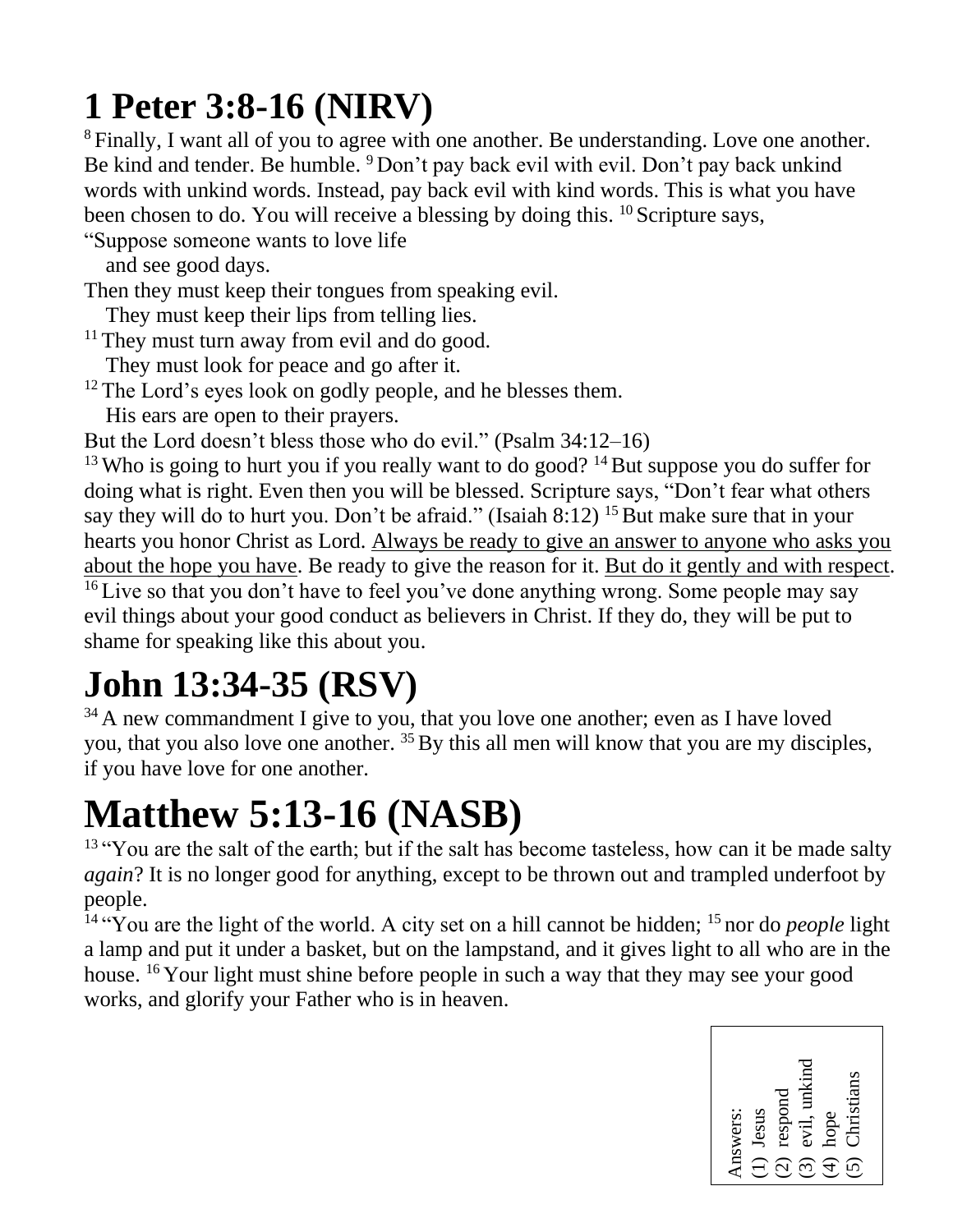# Ain't No Rock

Verse 1 Ain't no rock gonna cry in my place; As long as I'm alive I'll glorify His holy name! (2X)

**Chorus** Praise His holy name, as long as I'm alive I'll glorify His holy name. (2X)

Verse 2 Ain't no bird gonna flap his feathers As long as I'm alive I'll glorify His holy name! (2X)

Verse 3 Ain't no tree gonna wave its branches As long as I'm alive I'll glorify His holy name! (2X)

Verse 4 Ain't no rock gonna cry in my place; As long as I'm alive I'll glorify His holy name! (2X)

Chorus Everybody praise His holy name, As long as I'm alive I'll glorify His holy name.

> CCLI Song # 614055 LaMarquis Jefferson © 1987 Integrity's Praise! Music (Admin. by Capitol CMG Publishing (IMI)) For use solely with the SongSelect Terms of Use. All rights reserved. www.ccli.com CCLI License # 11036000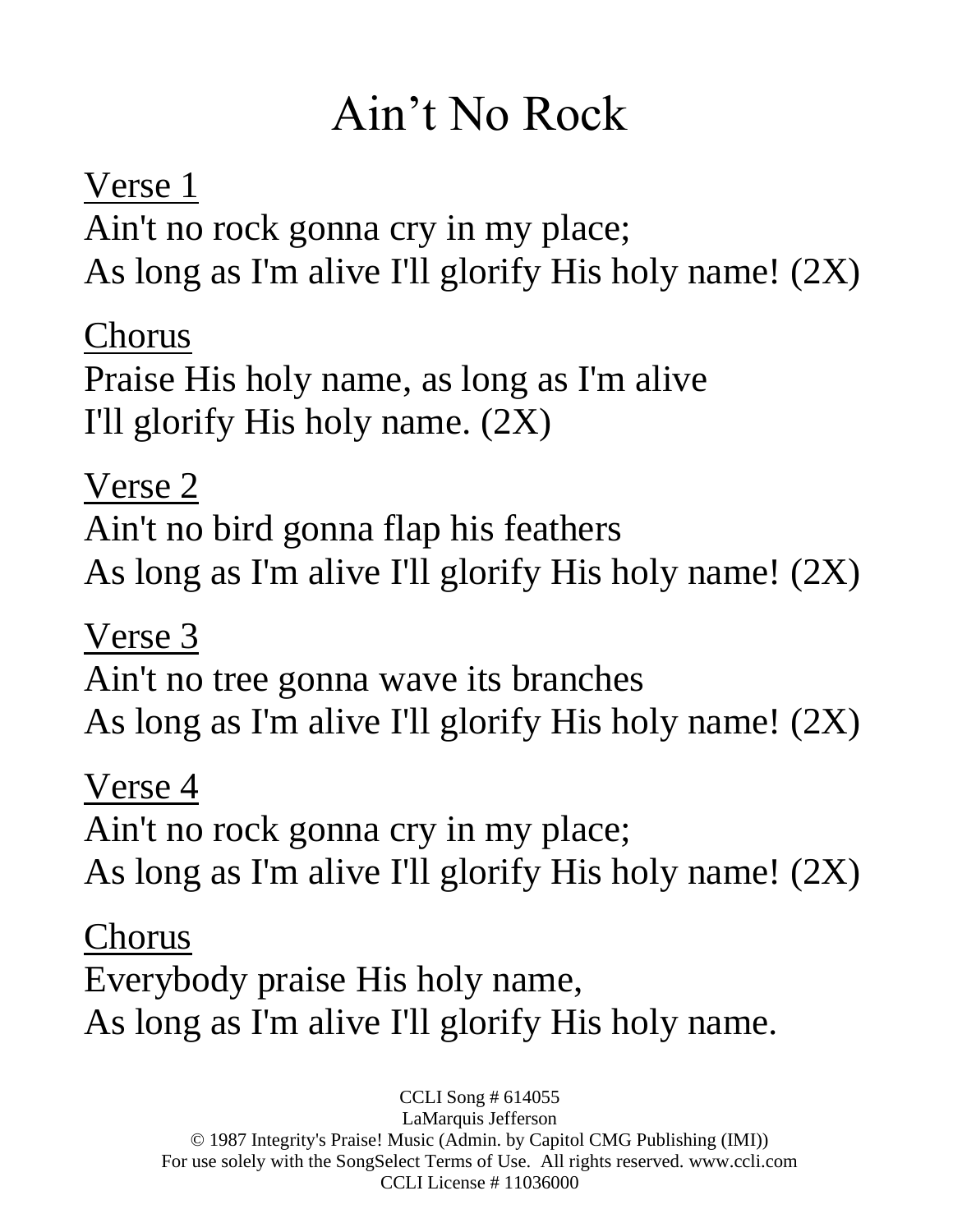# Dive

## Verse 1

The long awaited rains have fallen hard upon the thirsty ground They've carved their way to where the wild and rushing river can be found And like the rain I have been carried here to where the river flows Yeah my heart is racing and my knees are weak as I walk to the edge I know there is no turning back once my feet have left the ledge And in the rush I hear a voice that's telling me it's time To take the leap of faith, so here I go!

## Chorus 1

I'm diving in, I'm going deep, in over my head I wanna be Caught in the rush lost in the flow, in over my head I wanna go The river's deep the river's wide, the river's water is alive So sink or swim I'm diving in. (So sink or swim I'm diving in) (So sink or swim I'm diving in)

## Verse 2

There is a supernat'ral power in the mighty river's flow It can bring the dead to life, and it can fill an empty soul And give our heart the only thing worth living and worth dying for…yeah But we will never know the awesome power of the grace of God Until we let ourselves get swept away into this holy flood So if you take my hand, we'll close our eyes and count to three And take the leap of faith, come on let's go!

## Ending

Whoa… whoa… I'm diving in; Whoa… whoa… I'm diving in

CCLI Song # 2758448 Steven Curtis Chapman © 1999 Sparrow Song (Admin. by EMI Christian Music Publishing) Primary Wave Brian (Chapman Sp Acct) (Admin. by Wixen Music Publishing, Inc.) For use solely with the SongSelect Terms of Use. All rights reserved. www.ccli.com CCLI License # 11036000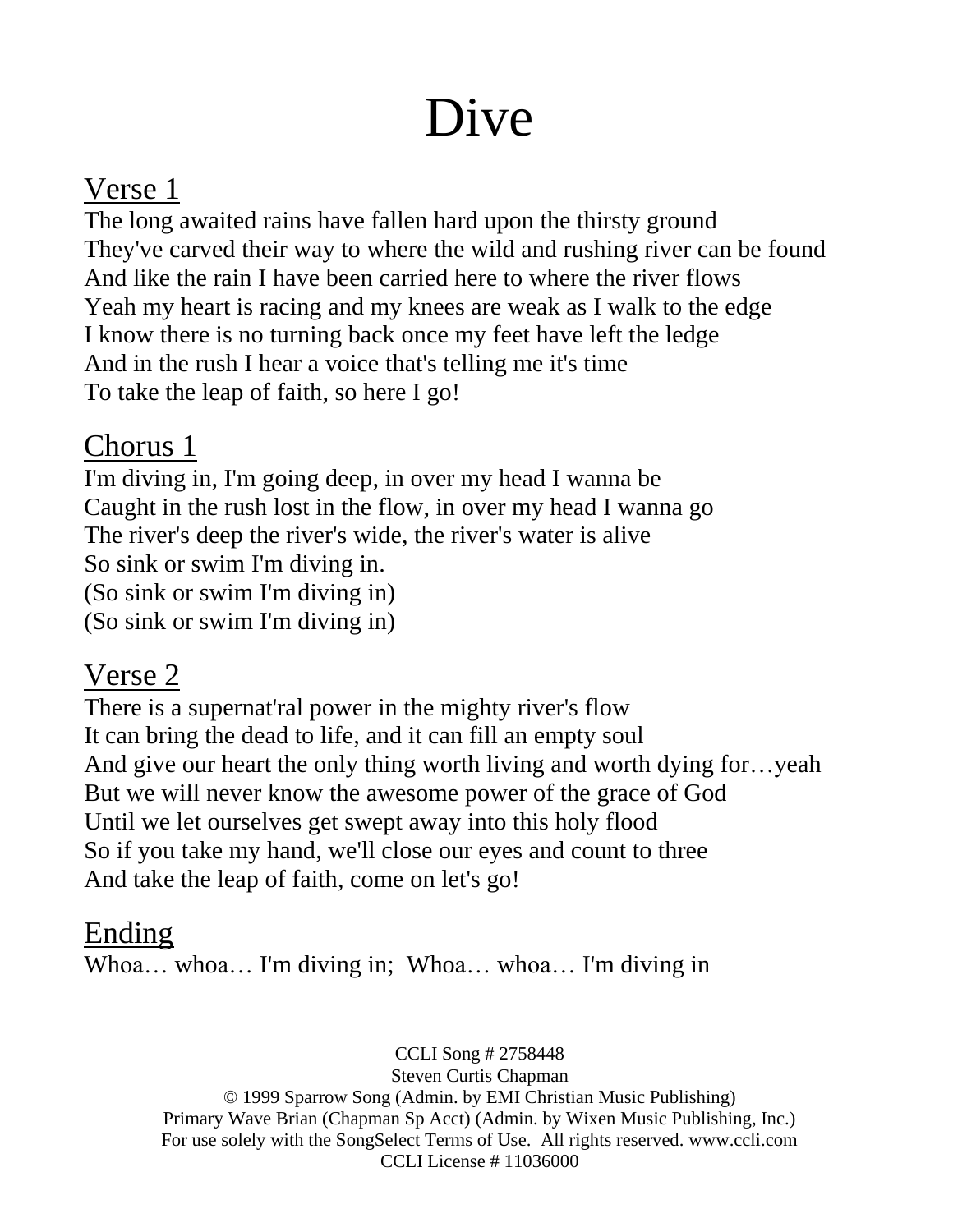# Better Is One Day

Verse 1

How lovely is Your dwelling place, O Lord Almighty For my soul longs and even faints for You For here my heart is satisfied within Your presence I sing beneath the shadow of Your wings

Chorus 1 Better is one day in Your courts Better is one day in Your house Better is one day in Your courts Than thousands elsewhere

Verse 2

One thing I ask and I would seek, to see Your beauty To find You in the place Your glory dwells (REPEAT)

Bridge 1

My heart and flesh cry out for You The living God Your Spirit's water to my soul I've tasted and I've seen, Come once again to me I will draw near to You, I will draw near to You

Bridge 2 Better is one day better is one day Better is one day than thousands elsewhere (REPEAT)